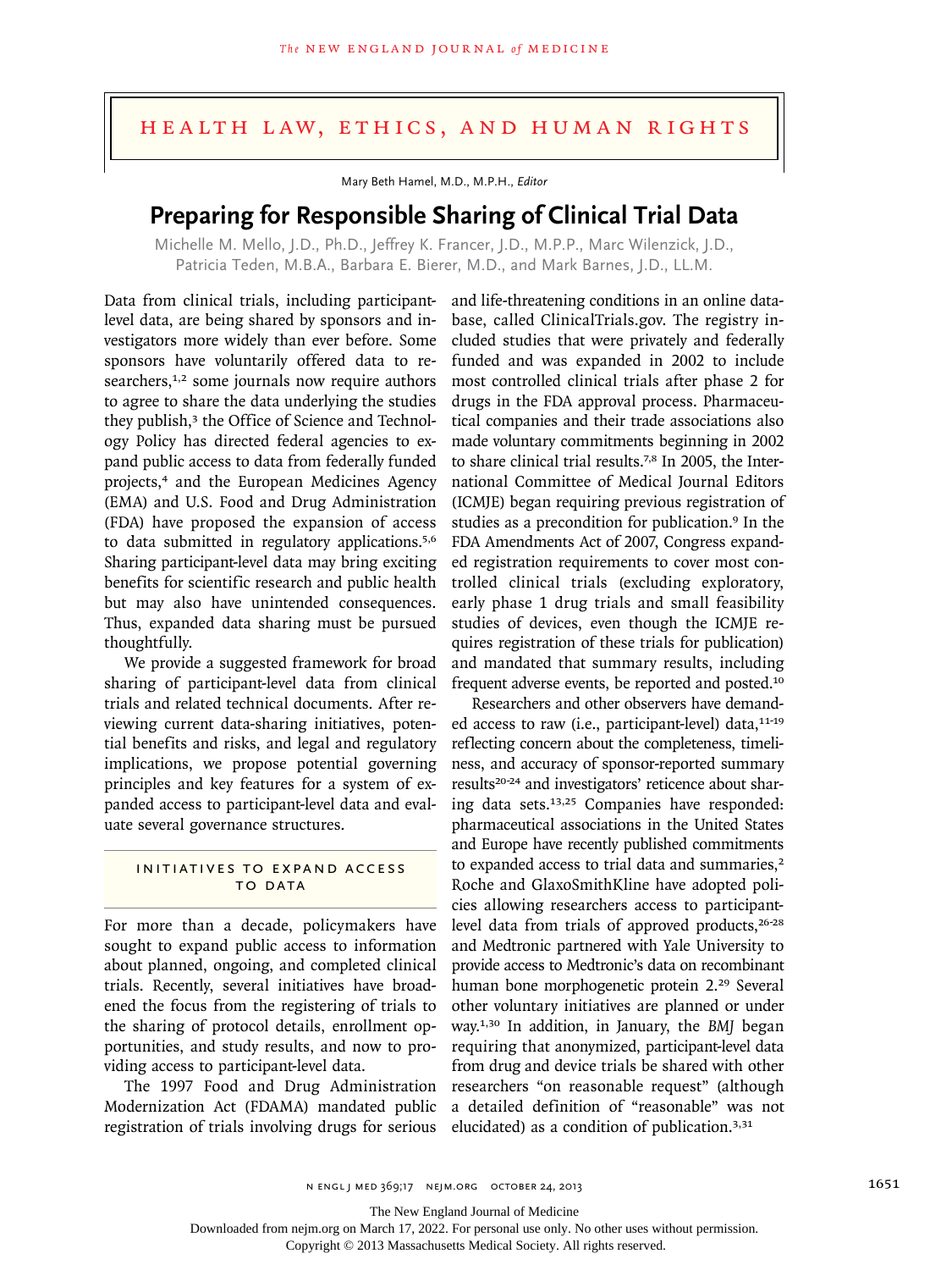The EMA, which approves drugs for marketing within the European Union, announced in a draft policy in June that it will provide public access to some of the data in marketing dossiers, including participant-level data.5 Historically, the EMA has declined to release participantlevel data because they contain "confidential commercial information." In response to criticism from the European Ombudsman in 2010,<sup>32</sup> the EMA began allowing access to certain clinical trial data that were submitted to the agency,<sup>33</sup> prompting litigation by objecting companies that has yet to be resolved.34,35 The EMA's new policy expands access further, and although the agency will not release documents that it determines contain confidential commercial information, it has also stated that "in general," clinical trial data "cannot be considered confidential commercial information."

The new policy applies to data submitted to the EMA after March 1, 2014, and covers a range of study types. The policy requires disclosure of certain raw data, clinical study reports, and individual case-report forms, among other items. Some data and documents will be posted online, but access to data that the EMA deems would endanger participants' privacy will be controlled. Requesters must promise to use data only to address a question of public health importance that is consistent with the purposes for which participants gave informed consent. They must also pledge not to use the data to reidentify participants or to obtain a marketing authorization outside the European Union and not to publish the identities of the participants. Finally, requesters must agree to publish the results of their analyses.

The FDA has long treated participant-level data that are submitted in product applications as confidential commercial information, though the agency has routinely disclosed summaries of data from trials of approved products. In June, the agency signaled a potential change in policy (albeit one that is less dramatic than the EMA's), requesting public comments on a proposal to release deidentified participant-level data that are pooled within a product class and masked so that they do not identify particular products.<sup>6</sup>

#### Potential Benefits of Expanded DATA ACCESS

The rationales for expanded access to participantlevel clinical trial data are numerous (Table 1). Although some benefits of data sharing can be achieved to some extent through sharing of summary data, access to participant-level data may enable a much wider range of analyses.<sup>36</sup>

First, data analyses by independent researchers can detect important findings concerning product safety and effectiveness, $<sup>1</sup>$  thus serving</sup> as a check on a sponsor or investigator's characterization of the risks and benefits of a treat-

| Table 1. Potential Benefits of Sharing Clinical Trial Data.                                                                                                            |                              |                          |                         |            |                   |
|------------------------------------------------------------------------------------------------------------------------------------------------------------------------|------------------------------|--------------------------|-------------------------|------------|-------------------|
| <b>Benefit</b>                                                                                                                                                         | <b>Primary Beneficiaries</b> |                          |                         |            |                   |
|                                                                                                                                                                        | Public or<br>Patients        | Research<br>Participants | Scientific<br>Community | Regulators | Trial<br>Sponsors |
| Encourage accurate characterization of the benefits and risks<br>of drugs in research reports, improving public confidence<br>in clinical research and pharmaceuticals | X                            |                          | $\times$                | X          | X                 |
| Improve surveillance of drug safety and effectiveness                                                                                                                  | X                            |                          | X                       | X          |                   |
| Facilitate secondary analyses of clinical trial data to explore new<br>scientific questions                                                                            | $\times$                     |                          | $\times$                |            | X                 |
| Speed innovation                                                                                                                                                       | X                            |                          | X                       |            | X                 |
| Enable patients and advocacy groups to learn more about their<br>specific medical problem                                                                              | X                            |                          |                         |            |                   |
| Ensure that research participants are not exposed to unnecessary risk                                                                                                  |                              | X                        | X                       |            |                   |
| Ensure that research subjects' participation advances science                                                                                                          |                              | X                        | $\mathsf{X}$            |            |                   |
| Achieve operational efficiencies in conducting clinical trials                                                                                                         |                              |                          | X                       |            | X                 |
| Inform strategic decisions about potential avenues of research<br>and development                                                                                      |                              |                          | X                       |            | X                 |

The New England Journal of Medicine

Downloaded from nejm.org on March 17, 2022. For personal use only. No other uses without permission.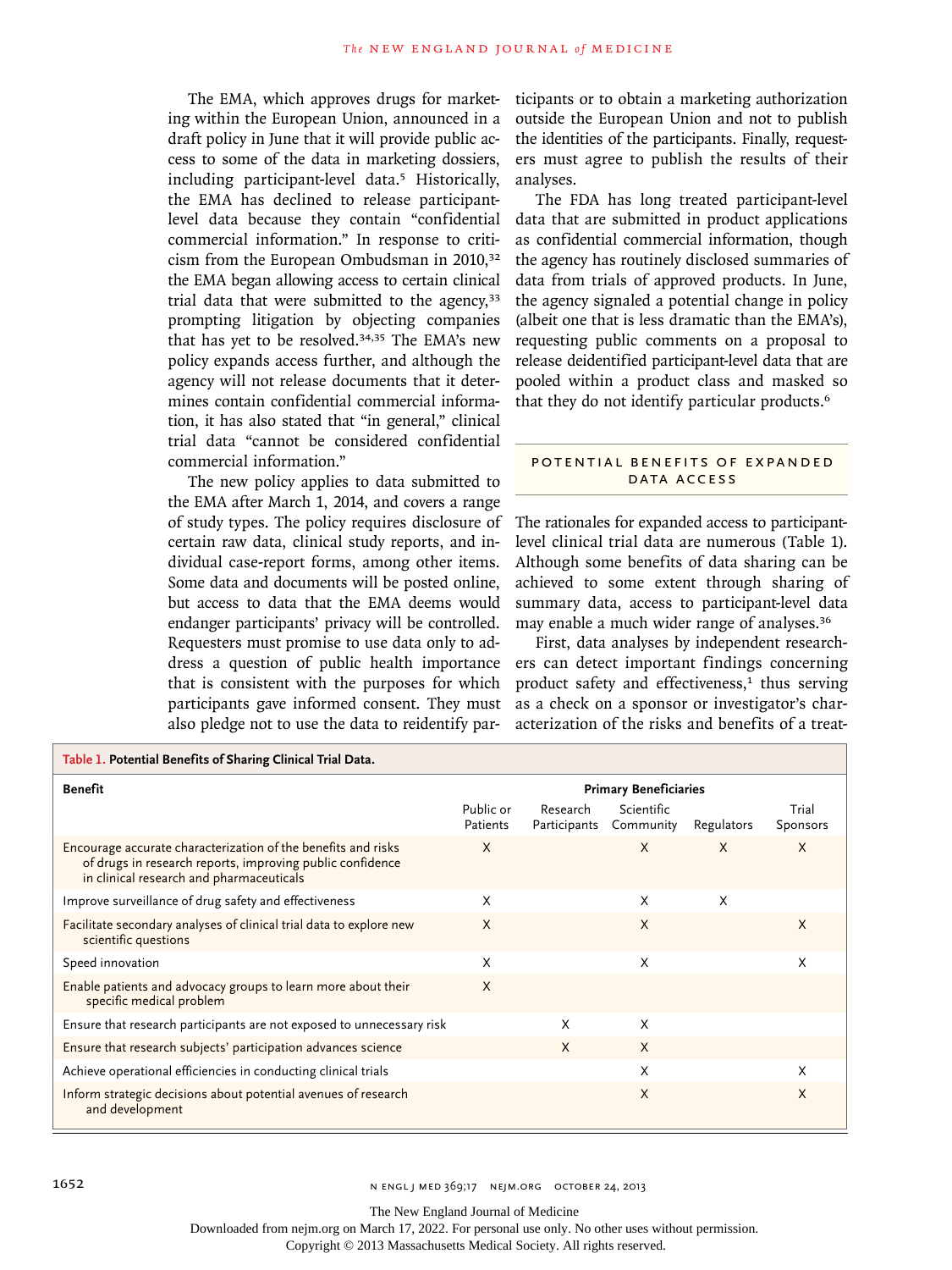ment and the assessment of a regulatory agency.37 Inappropriate analytical methods, selective use of data, and other problems may be exposed through review of analysis files and attempts to replicate analyses with the use of patient-level data; weak trial designs and deficiencies in trial operation may be identified through review of patient- and summary-level data, protocols, and clinical study reports; and new lines of analysis of patient-level data may expose issues obscured in study reports or omitted in approved product labeling. With greater transparency of data, there could be greater accountability for design, conduct, analysis, and reporting of clinical trials and more vigorous monitoring of products over their life cycle, as two Institute of Medicine committees have recommended.38,39

A second benefit is the potential effect on scientific discovery. Independent researchers may use aggregated participant-level data to explore questions of public health significance that have not been addressed in individual trials. Pooling of these data may increase the precision of estimates of treatment efficacy, detect safety problems unobservable in smaller samples, allow exploration of subgroup effects, and permit analysis of how therapeutic effects vary in different geographic settings because of such factors as population genetics and health care delivery systems.

Because of the public health benefits of welldesigned analyses of participant-level data, the responsible provision of access to data to enable such analyses is ethically indicated. It is consistent with the commitment of both health researchers and industry representatives to improve health and with the obligation of physicians to ensure that they and their patients have information sufficient for good treatment decisions. Expanded access to data can also help researchers meet their ethical obligations to participants in research studies.<sup>1,15,40</sup> Maximizing the scientific benefit derived from each trial honors participants' contributions and furthers their interest in advancing new therapeutics. $11,41$  Data sharing can also ensure that patients are not exposed to the risks of a trial if sufficient certainty about the research question can be reached on the basis of existing data.

Finally, sharing summary- and participantlevel data may help research sponsors and investigators make more informed decisions about where to invest resources. Companies often know which of their competitors' trials appear promising, but greater access to data from completed trials may enable them to examine subpopulations with lower participant accrual and refine recruitment, retention, and site-selection strategies.<sup>1</sup>

### Potential Risks and Unintended Consequences

A leading concern in expanding access to participant-level data is whether the privacy of research participants can be guaranteed.<sup>1</sup> It is difficult to effectively deidentify certain data — especially data from trials concerning rare diseases or other small trials — without rendering them useless. $42$ Data on the sex, age, and geographic location of participants are often important for research purposes but can reveal participants' identities when triangulated with other databases. Revelations that the results of genome sequencing can be reidentified with relative ease with the use of publicly available information<sup>43</sup> have called into question whether deidentification is ever completely reliable.44 The fact that specific trial sites are disclosed on ClinicalTrials.gov and other trial registries increases the risk of reidentification. Although a discussion of informed-consent issues is beyond the scope of this article, the risk of breach of privacy raises critical questions about how to ensure that participants understand the potential ramifications of data sharing.

Public access to participant-level data could also lead unskilled analysts, market competitors, or others with strong private agendas to publicize poorly conducted analyses. Rather than advancing public health, a flood of methodologically flawed analyses could mislead health care providers and patients, potentially damaging patient care and treatment adherence.<sup>1,45</sup>

Another concern is that mandatory disclosure of clinical trial data could affect incentives to invest in research to develop new medical products. As courts have noted in upholding the FDA's traditional refusal to disclose clinical trial data submitted in new drug applications, requiring disclosure in a jurisdiction in which a product has been approved could allow competitors to use the data to seek approval of competing products elsewhere "without incurring the time, labor, risk, and expense involved in developing them independently."46 Competitors also benefit

The New England Journal of Medicine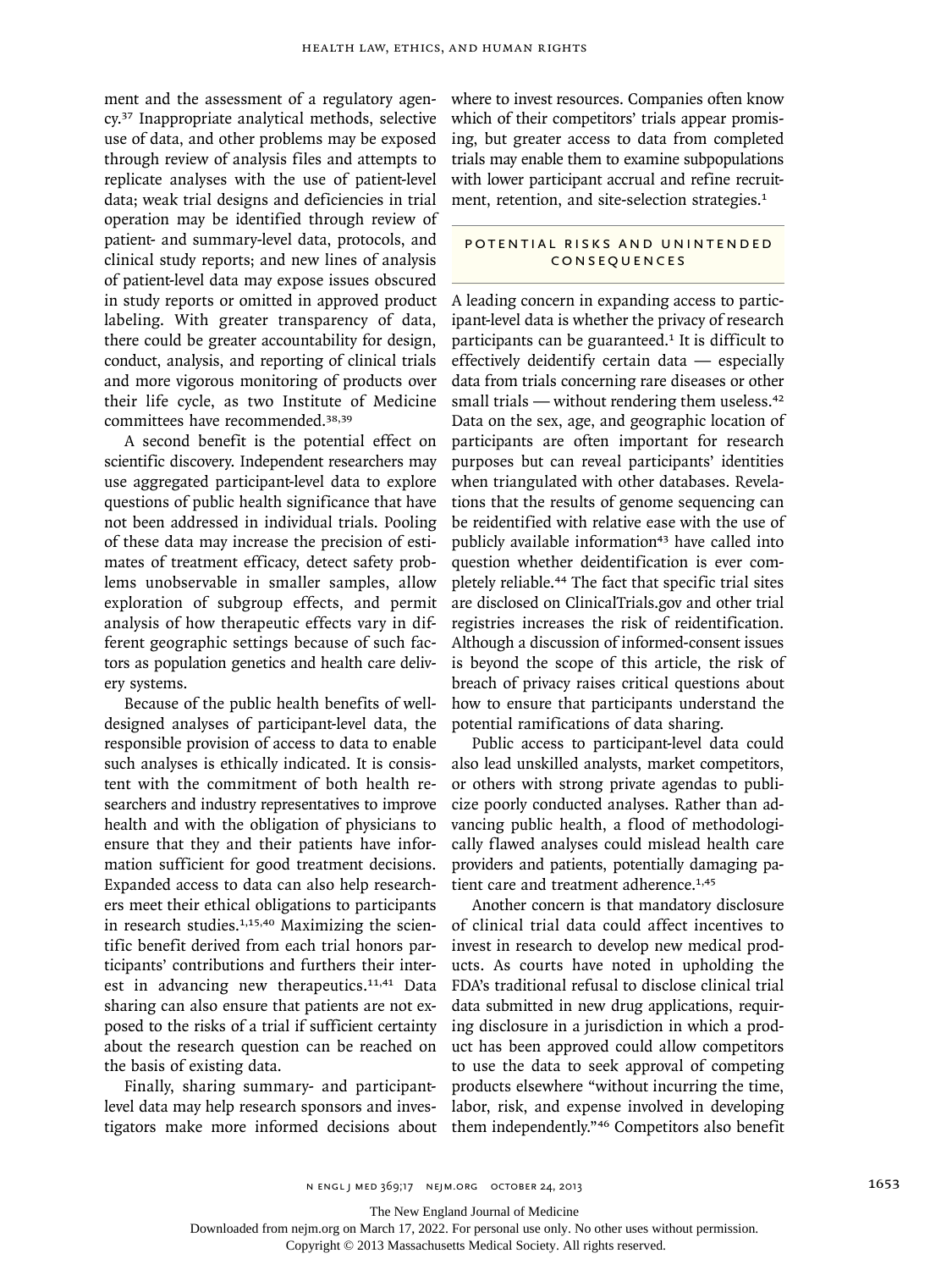from learning about other companies' scientific or commercial strategies, gleaning information to shape their own decisions about developing products for the same condition or with similar mechanisms of action. Requests for clinical study reports that have been presented to the EMA over the past few years have been filed mostly by competitors,<sup>47</sup> buttressing concerns about competitive harm and long-term risks to investment in research.

Finally, operating a system to receive and respond to data requests involves costs. Depending on the system that is adopted, these costs may include the expense of establishing a team of clinical and statistical experts to evaluate data requests, forming a legal team to draft and negotiate agreements regarding data use, monitoring of data requesters to ensure compliance with data-use conditions, and hiring of technical staff to set up databases and facilitate the use of data sets.

#### LEGAL AND REGULATORY **IMPLICATIONS**

Broader data sharing — particularly if mandatory — raises important legal and regulatory issues. First, requirements regarding the public disclosure of data and detailed regulatory filings may affect sponsors' ability to patent inventions. This problem arises even if disclosure requirements are limited to approved products, because marketing and patent approvals are staggered across different jurisdictions and sharing of data in one country can affect what happens in others. Moreover, disclosed data from approved products could still pose an obstacle to obtaining patents on further claims.

Patent law creates disincentives to make information about an investigational drug public early in development. Such publication could jeopardize patentability, because early disclosure may be considered "prior art" that could prevent companies from filing for patents on inventions. Premature publication can also trigger the initiation of the period of patent protection and data exclusivity that the inventor enjoys. A shorter exclusivity period after the product is marketed can result in decreased return on investments in research and development. Public disclosure may also arm competitors with information they could use to beat the disclosing company to be first to file a patent application. Consequently, data-sharing requirements may spur sponsors to file patent applications earlier with less fully developed information and thus a higher risk of denial.

Second, expanding access to participant-level data increases the risk that already overburdened regulatory agencies may become inundated with additional data analyses and petitions for reconsideration of agency decisions. Competitors or advocacy groups could more easily challenge decisions to deny or restrict marketing licenses, for example. Regulators' decisions may be second-guessed with a fervor hitherto unknown, and over time this may profoundly affect agencies' operations and increase demands on their limited human and technology resources.

Many of the participants in this new information marketplace could contribute rigorous analyses and discoveries of sentinel importance. The histories of the drugs rofecoxib and rosiglitazone demonstrate this possibility, since analyses of summary-level data by expert academic scientists highlighted important safety concerns.11,37,39 However, the need to evaluate the significance and strength of a barrage of external analyses could strain regulators' resources.<sup>48</sup> On the other hand, it may push regulators toward a "life cycle" approach to product approval that includes open, robust, ongoing monitoring of safety and effectiveness.38,39

#### Core Principles of Expanded DATA SHARING

Any system that is ultimately adopted for expanded access to participant-level data should promote several core principles. It must provide sufficiently broad access to achieve the soughtafter benefits for scientific innovation and public health that constitute the main justification for data sharing. Therefore, at a minimum, it should prospectively apply to trials of all approved prescription drugs, medical devices, and biologics. If there is sufficient protection of critical intellectual-property interests, it should apply to products approved in any country. Because poor-quality analyses can harm rather than advance public health, it must ensure responsible use of data. It must protect the privacy of research participants and treat all qualified data requesters and trial sponsors evenhandedly.

The New England Journal of Medicine

Downloaded from nejm.org on March 17, 2022. For personal use only. No other uses without permission.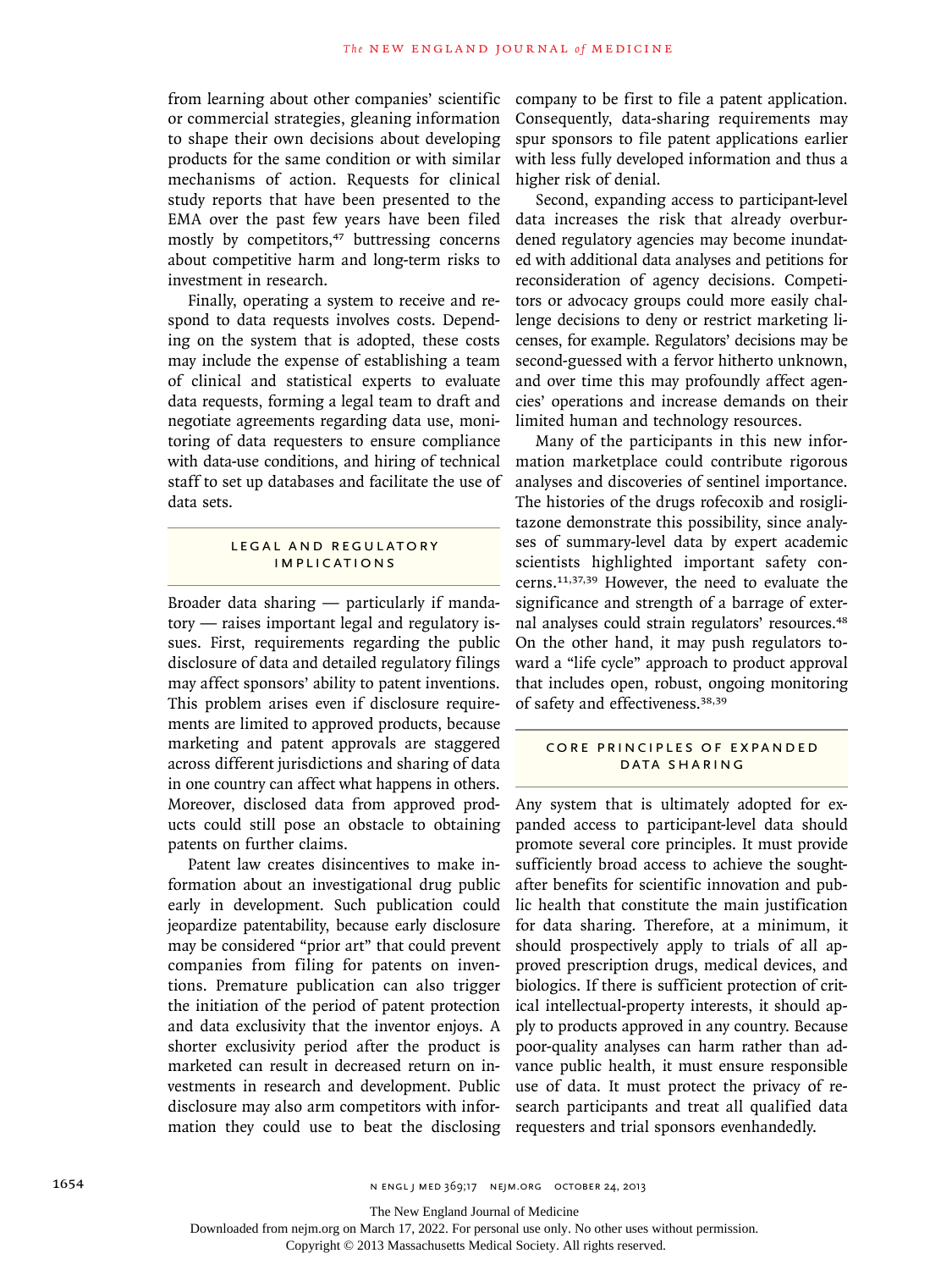The system should also ensure accountability on the part of both data generators and requesters. Data requesters should commit to safeguarding the privacy of participants and to conducting analyses that meet accepted standards of scientific rigor and integrity. If the system permits data generators to influence when data are released, data generators should demonstrate their adherence to the letter and spirit of the sharing scheme.

Finally, the system must be practicable. It must respond to data requests in a timely manner, avoid undue burdens on those generating or requesting data, and accommodate the volume and diversity of clinical trials being conducted. It should minimize compliance costs by applying standards that are harmonized internationally.

These principles suggest some essential elements for a well-functioning system. To ensure accountability, access, and evenhandedness, some means of ensuring that all sponsors and investigators participate in data sharing in a manner that adheres to some minimum standards is desirable. Regulatory mandates could create a level playing field, although inconsistent regulations across jurisdictions could create substantial costs and loopholes that favor one group or another. In place of mandates, some sponsors and data generators would prefer voluntary commitments with mechanisms for accountability. Specificity about how data must be shared (including when and what types of information) can prevent underreporting, concealment, and incomplete or uninformative disclosures. Any data-sharing requirements that are adopted should apply to all trial sponsors, including academic, government, and not-for-profit entities.<sup>49</sup> Some effective mechanism must enforce compliance with conditions of data use, including participants' privacy. Whether voluntary initiatives can provide sufficient accountability, or whether regulatory imperatives will be needed, remains to be seen.

Transparency will help to ensure accountability on the part of data generators and users. Any system that allows data generators to make or influence data-release decisions case by case must limit discretion to deny legitimate research requests and require an explanation of the rationale for denials. Explicit, reasonable decision criteria should be applied, and the reasons for the decision in each case should be disclosed.

think that data requesters should be required to publicly disclose certain information, including the identity of persons accessing data, hypotheses to be explored, an analytical plan sufficient to understand the requester's ability to address the hypotheses, and the specific data that are needed. Requiring requesters to pre-commit to a rigorous analytical plan promotes adherence to sound scientific methods, enables whoever evaluates data requests to weigh the risks and benefits, and minimizes risks to participants by limiting releases to the minimum necessary data set. Data requesters should also be required to attest that they have the necessary scientific expertise to carry out the analyses and will not attempt to reidentify participants.

To facilitate responsible use of shared data, a system must require data generators to provide users with the information needed to understand and work with the data sets. Requiring collection and reporting of data with standardized field definitions and formats would help considerably,<sup>1,50</sup> but data generators should also provide database manuals, clinical study reports, analysis files, and other documentation necessary to address research questions, interpret data, and replicate analyses.<sup>51</sup> Even the most sophisticated users will probably need some level of direct technical support, $1$  which could impose a considerable new workload on data generators.

Existing data-sharing initiatives have some of these elements but are limited to particular types of trials, sponsors, or journals and do not guarantee access to all necessary materials and technical support. Some do not require public disclosure of decisions about data requests or include a mechanism for enforcing conditions of data sharing. The current EMA and FDA proposals, too, lack some attributes of an optimal system, such as assessment of requesters' scientific expertise and analytical plans and general applicability to all data generators.

#### TOWARD AN ETHICALLY SOUND Data-Sharing System

Although this is a point of contention, we would vigorously advance the principles of trans-What form might a more comprehensive datasharing system take? At least four potential models are foreseeable (Table 2). In a pure openaccess model, data sets and accompanying documentation could be freely downloaded. This

The New England Journal of Medicine

Downloaded from nejm.org on March 17, 2022. For personal use only. No other uses without permission.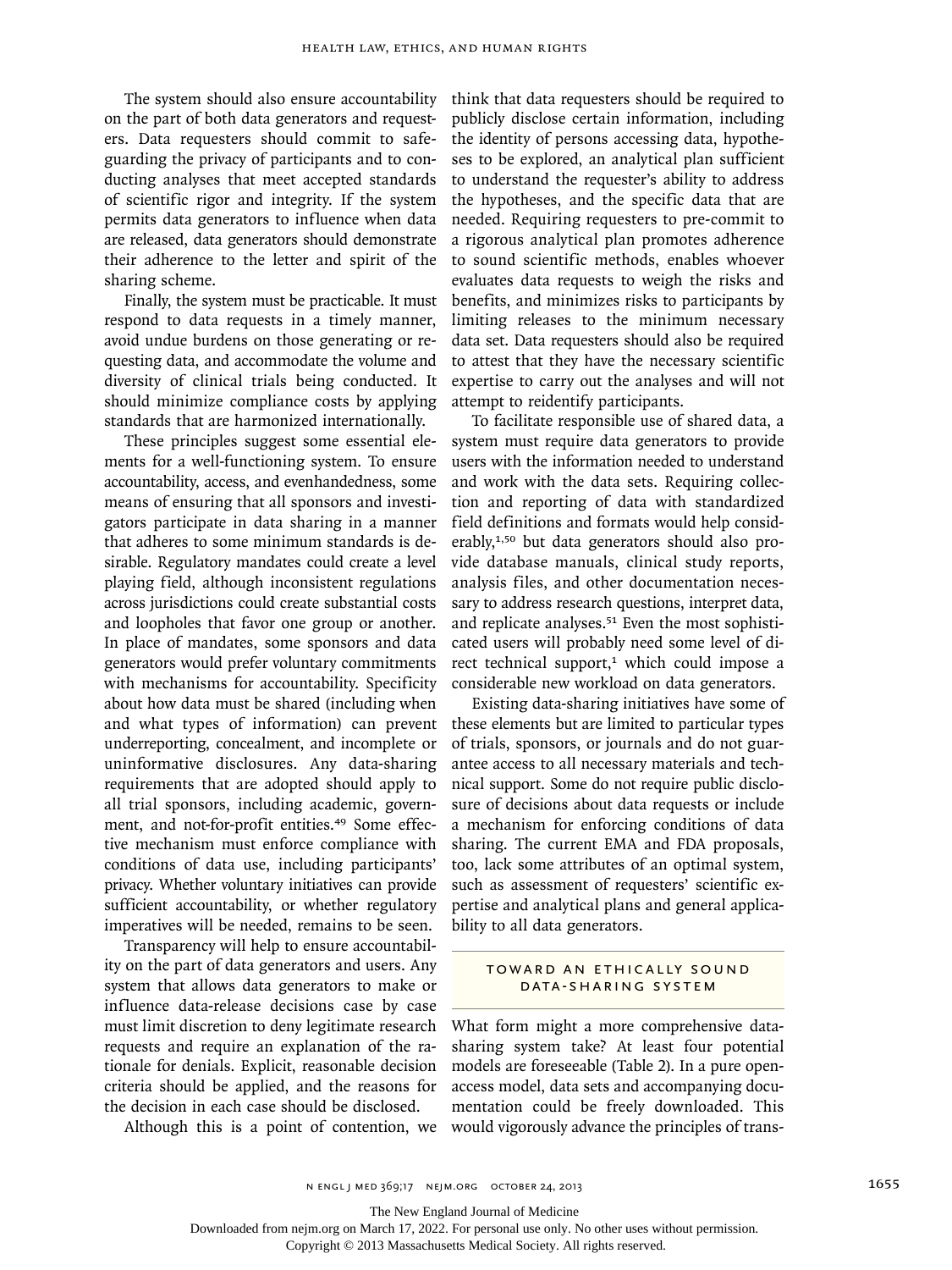parency and broad access but at the cost of magnifying risks. In particular, an open-access model provides no way to ensure that analyses are consistent with accepted scientific methods or that the minimum necessary data set is released.

A more restrictive approach would be to retain custody of the data and have requesters submit research questions they would like answered. In this database-query model, the data holder — the trial sponsor or, perhaps, an intermediary — would construct and run the analyses for requests that are deemed to have scientific merit and return results to the requester. This model would be resource-intensive for data holders and could involve considerable wait times for requesters. Moreover, its lack of transparency would preclude requesters from verifying that the results they receive are based on valid analytical methods and complete data.

A third alternative is to release data but allow the trial sponsor to control decisions about data releases, with some mechanism for appeal and oversight. In this sponsor-review model, the sponsor's discretion to deny requests could be bounded by requiring it to apply a specified set of criteria. These decisions could be appealed to an independent board. This model allows spon-

sors to resist attempts to conduct inappropriate or low-quality analyses. However, a system in which sponsors fully control data-release decisions may fail to quell public distrust.<sup>52,53</sup>

A fourth model would use an independent board, or "learned intermediary" entity, to evaluate data requests and impose and enforce conditions on use. The entity would be independent of the sponsor and research institutions that conducted the trials at issue, as well as the involved regulatory agencies. In addition to assessing the scientific soundness of each data request, the intermediary would confirm that requesters have expertise sufficient to conduct proposed analyses and determine whether public health benefits to be gained from the research outweigh likely adverse effects on data generators and research participants. Trial sponsors would have an opportunity to submit information concerning benefits and risks. The intermediary would ensure that only the minimum data necessary to answer the study question are released and obtain a data-use agreement from the requester. Existing initiatives demonstrate some aspects of the learned-intermediary approach.28,54,55

A key premise of the sponsor-review and

| Table 2. Four Possible Models for Expanded Access to Participant-Level Data. |                                                                                                                                                                                                        |                                                                                                                                                                                                                                                                                                                                                                                                                                                                                               |                                                                                                                                                                                                             |                                                                                                                              |  |  |  |
|------------------------------------------------------------------------------|--------------------------------------------------------------------------------------------------------------------------------------------------------------------------------------------------------|-----------------------------------------------------------------------------------------------------------------------------------------------------------------------------------------------------------------------------------------------------------------------------------------------------------------------------------------------------------------------------------------------------------------------------------------------------------------------------------------------|-------------------------------------------------------------------------------------------------------------------------------------------------------------------------------------------------------------|------------------------------------------------------------------------------------------------------------------------------|--|--|--|
| Variable                                                                     | <b>Open Access</b>                                                                                                                                                                                     | Database Query                                                                                                                                                                                                                                                                                                                                                                                                                                                                                | <b>Sponsor Review</b>                                                                                                                                                                                       | Learned Intermediary                                                                                                         |  |  |  |
| <b>Decision</b><br>maker                                                     | None                                                                                                                                                                                                   | Independent review board or<br>trial sponsor                                                                                                                                                                                                                                                                                                                                                                                                                                                  | Trial sponsor                                                                                                                                                                                               | Independent review board                                                                                                     |  |  |  |
| Process                                                                      | Trial sponsor routinely<br>posts data and support-<br>ing documentation<br>when trial results are<br>publicly reported or sub-<br>mitted to regulatory<br>agency; researchers<br>download the material | Requester submits a research<br>query to the data holder,<br>who then runs the query<br>and returns results, not<br>data                                                                                                                                                                                                                                                                                                                                                                      | Trial sponsor reviews request,<br>decides, and publicly docu-<br>ments rationale for the de-<br>cision, which may be ap-<br>pealed to an independent<br>board, whose decision is<br>final                   | Board reviews request,<br>collects input from trial<br>sponsor, decides, and<br>publicly documents<br>rationale for decision |  |  |  |
| Criteria for<br>releasing<br>data                                            | Responsible-use attestation:<br>Full access as long as<br>requester attests that<br>data will not be used<br>inappropriately (e.g.,<br>to reidentify research<br>participants)                         | Sound science: Is there a reason-<br>able scientific hypothesis,<br>sound analytical plan, and<br>adequate plan to dissemi-<br>nate findings?<br>Benefit-risk balancing: Do the<br>potential public health ben-<br>efits of answering the pro-<br>posed questions outweigh<br>the probable adverse effects<br>on the trial sponsor (e.g.,<br>intellectual-property inter-<br>ests, competitive concerns,<br>technical-support burden)<br>and the potential risks to<br>research participants? | Same criteria for sound science<br>and benefit-risk balancing<br>as in database-query model<br>Expertise: Does the research<br>team have expertise suffi-<br>cient to carry out the pro-<br>posed analyses? | Same criteria as in sponsor-<br>review model                                                                                 |  |  |  |

Downloaded from nejm.org on March 17, 2022. For personal use only. No other uses without permission.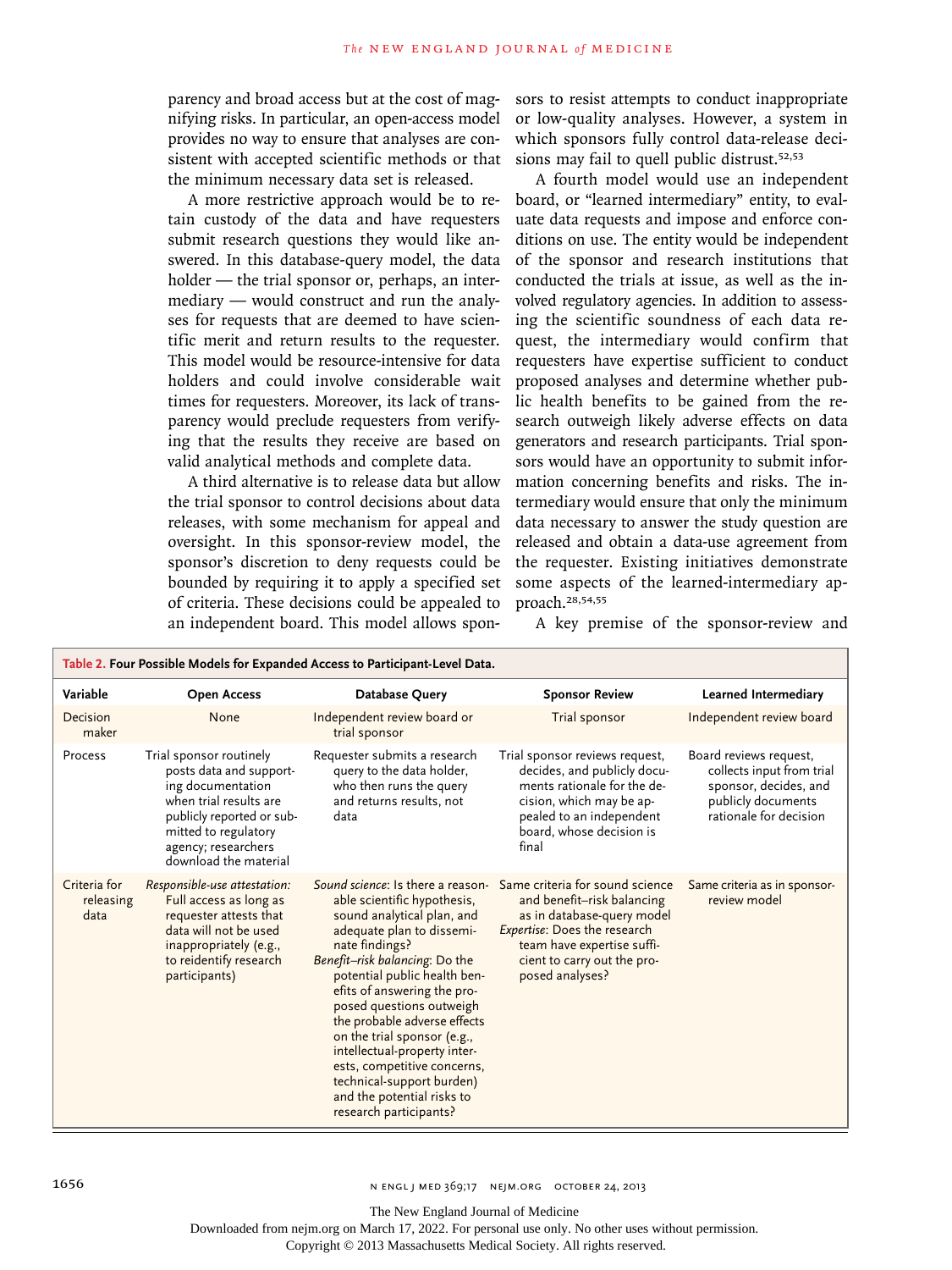learned-intermediary models is that the balance of benefits and risks of each data request should be assessed. This framework may seem an uneasy fit with a simple desire for complete data transparency. However, in some instances, transparency can do more harm than good, and a trustworthy process is needed to assess and modulate risk case by case.

Both trial sponsors and learned intermediaries would be well situated to ensure that data users comply with the conditions of data release. Their staff could manage the execution and monitoring of legally binding data-use agreements and enforce adherence. As needed, they could issue cease-and-desist letters, post public notices of violations and report them to data users' institutions and journals, demand return of the data, deny future data requests, and seek injunctions or money damages in court.

It would need to be determined how a learnedintermediary entity would be organized and financed, whether its decisions could be appealed, how its operation might be coordinated with voluntary data-sharing initiatives of sponsors, and how implementation would be phased and assessed. It seems likely that a consensus around these issues — and in favor of a system or systems embracing key aspects of the learnedintermediary model — could be reached among major stakeholders. Such systems promise to ensure accountability on the part of data generators and users and allow trial sponsors a voice while precluding them from denying access to data for reasons the public would not consider legitimate. They also appear to be practicable and advance the values of protecting research participants, evenhandedness, and avoiding undue restrictions on access to data.

As in other areas of health care, the push for greater transparency in the area of clinical trial data appears inexorable. The question is not whether, but how, these data should be broadly shared. The potential risks to research participants and trial sponsors must be thoughtfully addressed in the design of any new data-sharing system but need not block progress toward achieving the promise of "big data" in the clinical trials context.

The views expressed in this article are solely those of the authors and do not reflect the views of their institutions.

This article was developed by first convening a working group of representatives from academia, not-for-profit organizations, and the pharmaceutical industry with expertise in health law, pharmaceutical research and development, research ethics, and health policy. A subset of working-group members subsequently collaborated to refine the ideas developed during the group's deliberations and drafted this article. The working group was convened through the Multi-Regional Clinical Trials Center at Harvard University, which receives funding from pharmaceutical companies and not-for-profit entities. Mr. Wilenzick reports receiving compensation as a consultant to the center, but the other authors received no compensation for participating in the working group or the writing of this article.

Disclosure forms provided by the authors are available with the full text of this article at NEJM.org.

We thank Salvatore Alesci, A.J. Allen, Melissa Binz, Karen Craun, David Dorsey, Kate Heffernan, Julie Kaberry, Marcia Levenstein, Jennifer Miller, Jules Mitchel, Sandra Morris, Pearl O'Rourke, Mercy Imahiyerobo, Rebecca Li, David Peloquin, Thomas Peppard, Roshni Persaud, and Fabio Thiers for their contributions during the working-group meetings.

From the Department of Health Policy and Management, Harvard School of Public Health (M.M.M.), the Department of Medicine, Brigham and Women's Hospital and Harvard Medical School (B.E.B.), and Ropes and Gray (M.B.) — all in Boston; Multi-Regional Clinical Trials Center at Harvard (B.E.B., M.B.) and Harvard Law School (M.B.) — both in Cambridge, MA; Pharmaceutical Research and Manufacturers of America, Washington, DC (J.K.F.); Stonington Heights Consulting, Briarcliff Manor, NY (M.W.); Core Risks, Ardmore, PA (M.W.); and Teden Consulting, South Orange, NJ (P.T.).

#### This article was published on October 21, 2013, at NEJM.org.

**1.** Institute of Medicine. Sharing clinical research data: workshop summary. Washington, DC: National Academies Press, 2013. **2.** Pharmaceutical Research and Manufacturers of America, European Federation of Pharmaceutical Industries and Associations. Principles for responsible clinical trial data sharing. July 18, 2013 (http://phrma.org/sites/default/files/pdf/PhRMAPrinciples ForResponsibleClinicalTrialDataSharing.pdf).

**3.** Godlee F, Groves T. The new BMJ policy on sharing data from drug and device trials. BMJ 2012;345:e7888.

**4.** Memorandum for the heads of executive departments and agencies re: increasing access to the results of federally funded scientific research. Washington, DC: Office of Science and Technology Policy, Executive Office of the President, February 22, 2013 (http://www.whitehouse.gov/sites/default/files/microsites/ ostp/ostp\_public\_access\_memo\_2013.pdf).

**5.** Publication and access to clinical-trial data. London: European Medicines Agency, June 2013 (http://www.ema.europa.eu/ ema/doc\_index.jsp?curl=pages/includes/document/document\_ detail.jsp?webContentId=WC500144730&murl=menus/document \_library/document\_library.jsp&mid=0b01ac058009a3dc).

**6.** Food and Drug Administration. Availability of masked and de-identified non-summary safety and efficacy data; request for comments. June 4, 2013 (https://www.federalregister.gov/articles/ 2013/06/04/2013-13083/availability-of-masked-and-de-identified -non-summary-safety-and-efficacy-data-request-for-comments? utm\_campaign=subscription+mailing+list&utm\_medium=email &utm\_source=federalregister.gov).

**7.** Pharmaceutical Research and Manufacturers of America. Principles on conduct of clinical trials and communication of clinical trial results. 2002 (http://www.nus.edu.sg/irb/Articles/ PhRMA-Principles%20on%20Conduct%20of%20Clinical%20 Trials.pdf).

**8.** *Idem.* Principles on conduct of clinical trials and communication of clinical trial results. 2009 (http://phrma.org/sites/ default/files/pdf/042009\_clinical\_trial\_principles\_final\_0.pdf). **9.** International Committee of Medical Journal Editors. Uniform requirements for manuscripts submitted to biomedical

The New England Journal of Medicine

Downloaded from nejm.org on March 17, 2022. For personal use only. No other uses without permission.